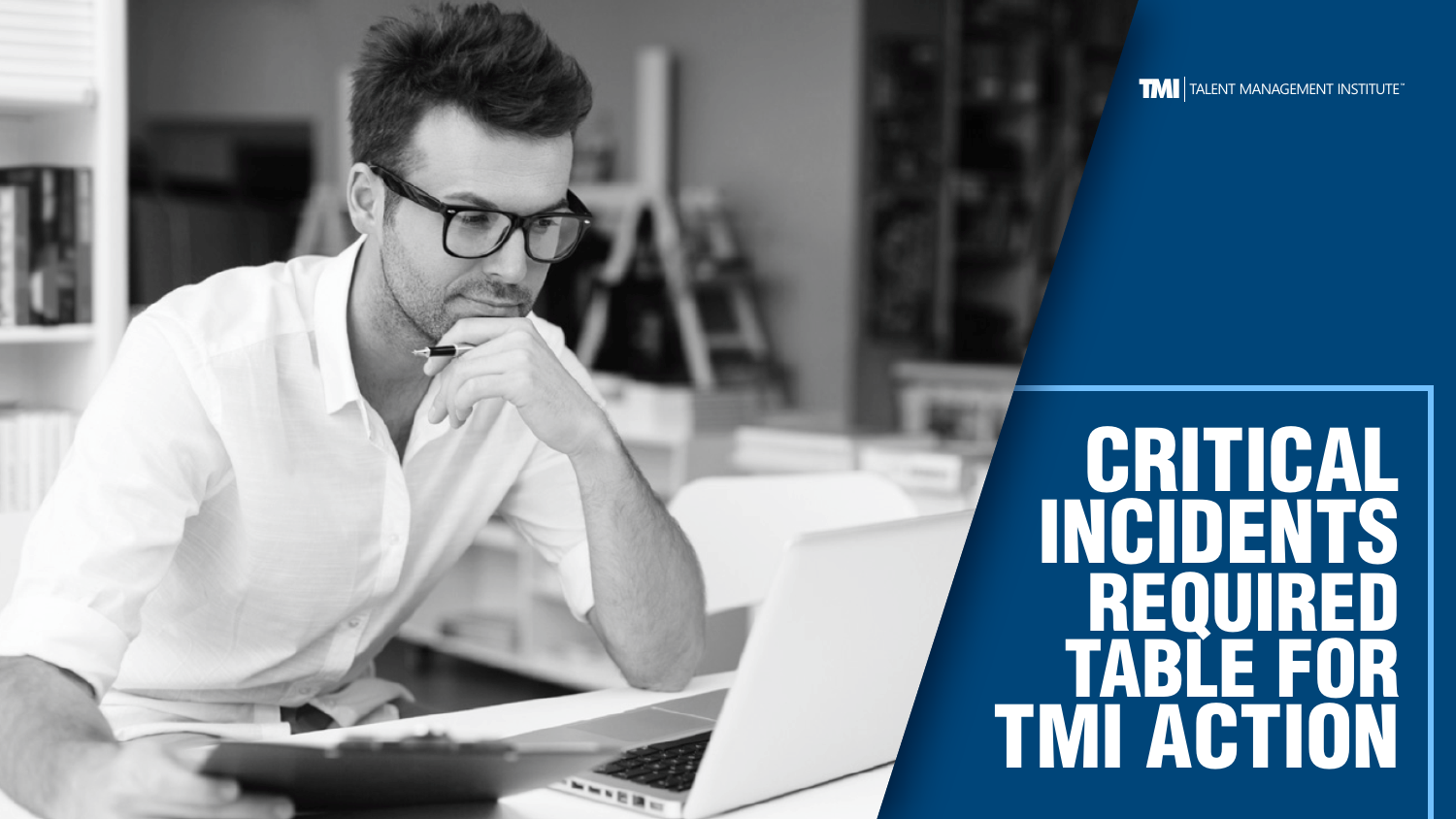# Critical Incidents Required Table For TMI Action



### **PRESCRIBED TMI ACTIONS/ INTERVENTIONS IF REPORTED PALID, AND GENUINE**

ed 100% marks for each error-validated ion-item(s) is extinguished from the

LO% marks for each error-validated view exercise for the target question; seeks vider and instructs for corrections in training.

ed 100% marks for each errorrget question-item(s) is extinguished

ed 100% marks for each errorrget question-item(s) is extinguished

ed 100% marks for each errorrget question-item(s) is extinguished

another free-of-charge resit orated globally.

| CIR#             | <b>EXAM PROBLEMS/ IMPROVEMENT AREAS</b>                                                                                                                    | <b>MNCI<sup>*</sup> REQUIRED FOR INITIATING</b><br>TMI ACTION/ INVESTIGATION<br><b>ON THE COMPLAINT</b> | <b>PRESCRIBED TMI ACTIONS/ II</b><br><b>PROBLEM FOUND CORRECT, \</b>                                           |
|------------------|------------------------------------------------------------------------------------------------------------------------------------------------------------|---------------------------------------------------------------------------------------------------------|----------------------------------------------------------------------------------------------------------------|
| CIR <sub>1</sub> | Question(s) out of prescribed TMI scope                                                                                                                    | Such reports from at least 50 other<br>examinees for each question                                      | All affected examinees awarde<br>question; and the target questi<br>TMI question bank.                         |
| CIR <sub>2</sub> | Question(s) related to topics not covered in<br>Training by an authorized TMI education/ training<br>provider or university partner or a corporate partner | 20 such reports for each question from<br>examinees of the same training provider                       | All affected examinees awarded 1<br>question; TMI initiates a global rev<br>explanation from the training prov |
| CIR <sub>3</sub> | Exam questions skewed toward specific themes;<br>imbalanced coverage                                                                                       | Such reports from at least 50 other<br>examinees for each reported question                             | All affected examinees awarde<br>validated question; and the tar<br>from the TMI question bank.                |
| CIR <sub>4</sub> | Question not relevant to the certification                                                                                                                 | Such reports from at least 50 other<br>examinees for each question                                      | All affected examinees awarde<br>validated question; and the tar<br>from the TMI question bank.                |
| CIR <sub>5</sub> | Wrong/irrelevant answer option(s)                                                                                                                          | Such reports from at least 50 other<br>examinees for each question                                      | All affected examinees awarde<br>validated question; and the tar<br>from the TMI question bank.                |
| CIR <sub>6</sub> | Exam time too short                                                                                                                                        | Such reports from 200 other examinees<br>from around the world                                          | All affected examinees offered<br>opportunity; exam time recalib                                               |

*\**MNCI - Minimum Number of Critical Incidents required to be collected/ reported to TMI for enabling TMI trigger any action for change or resolution of the problem.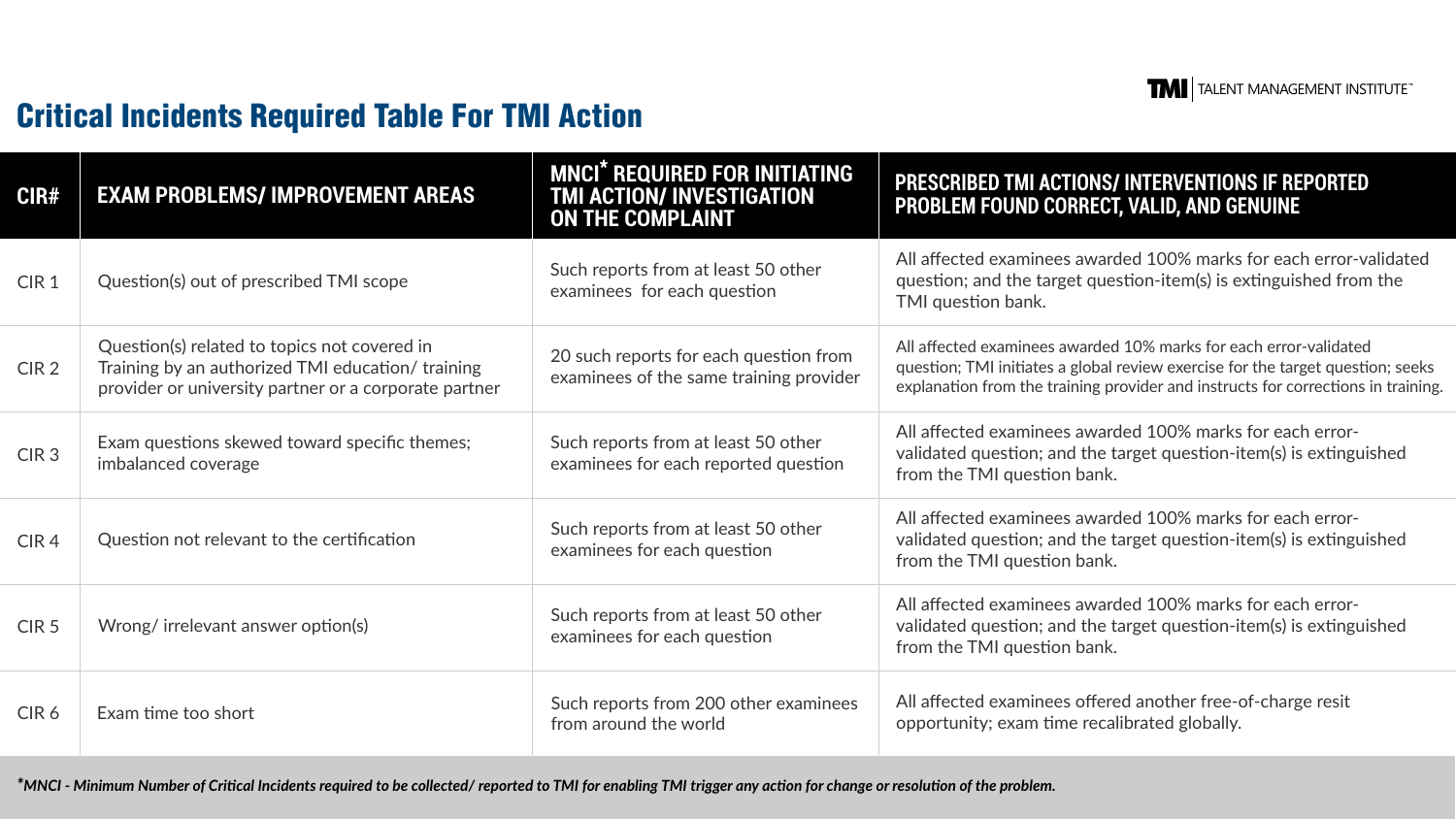| CIR#             | <b>EXAM PROBLEMS/ IMPROVEMENT AREAS</b>                                                             | <b>MNCI<sup>*</sup> REQUIRED FOR INITIATING</b><br>TMI ACTION/ INVESTIGATION<br><b>ON THE COMPLAINT</b> | PRESCRIBED TMI ACTIONS/ INTERVENTIONS IF REPORTED<br>PROBLEM FOUND CORRECT, VALID, AND GENUINE                                                                 |
|------------------|-----------------------------------------------------------------------------------------------------|---------------------------------------------------------------------------------------------------------|----------------------------------------------------------------------------------------------------------------------------------------------------------------|
| CIR <sub>7</sub> | Language mistakes; spelling errors; structure problems                                              | 10 such reports from other examinees<br>for each question                                               | All affected examinees awarded 100% marks for each error-validated<br>question; and the target question-item(s) is extinguished from the<br>TMI question bank. |
| CIR <sub>8</sub> | Question(s) too difficult                                                                           | Such reports from at least 200 other<br>examinees from around the world<br>for each question            | All affected examinees awarded 100% marks for each error-validated<br>question; and the target question-item(s) is extinguished from the TMI<br>question bank. |
| CIR <sub>9</sub> | Question(s) too easy                                                                                | Such reports from at least 200 other<br>examinees from around the world for<br>each question            | All affected examinees awarded 100% marks for each error-validated<br>question; and the target question-item(s) is extinguished from the<br>TMI question bank. |
| <b>CIR 10</b>    | Question did not appear on the screen of the<br>computer Test station at the time of exam           | One examinee's report is enough                                                                         | The affected examinee is awarded 100% marks for each error-validated<br>question; and exam test center is instructed to correct the situation.                 |
| <b>CIR 11</b>    | Computer hardware problem(s) (mouse was not<br>working fine or the monitor display had some issues) | One examinee's report is enough                                                                         | All affected examinees offered another free-of-charge<br>resist opportunity.                                                                                   |
| <b>CIR 12</b>    | Exam guidelines/ policies, processes not clearly<br>communicated; not comprehensible                | Such reports from at least 50 other<br>examinees for each question                                      | TMI shares a redrafted set of policies and processes etc., all affected<br>examinees offered another free-of-charge resit opportunity.                         |

\*MNCI - Minimum Number of Critical Incidents required to be collected/ reported to TMI for enabling TMI trigger any action for change or resolution of the problem.

# Critical Incidents Required Table For TMI Action



### **NTERVENTIONS IF REPORTED PALID, AND GENUINE**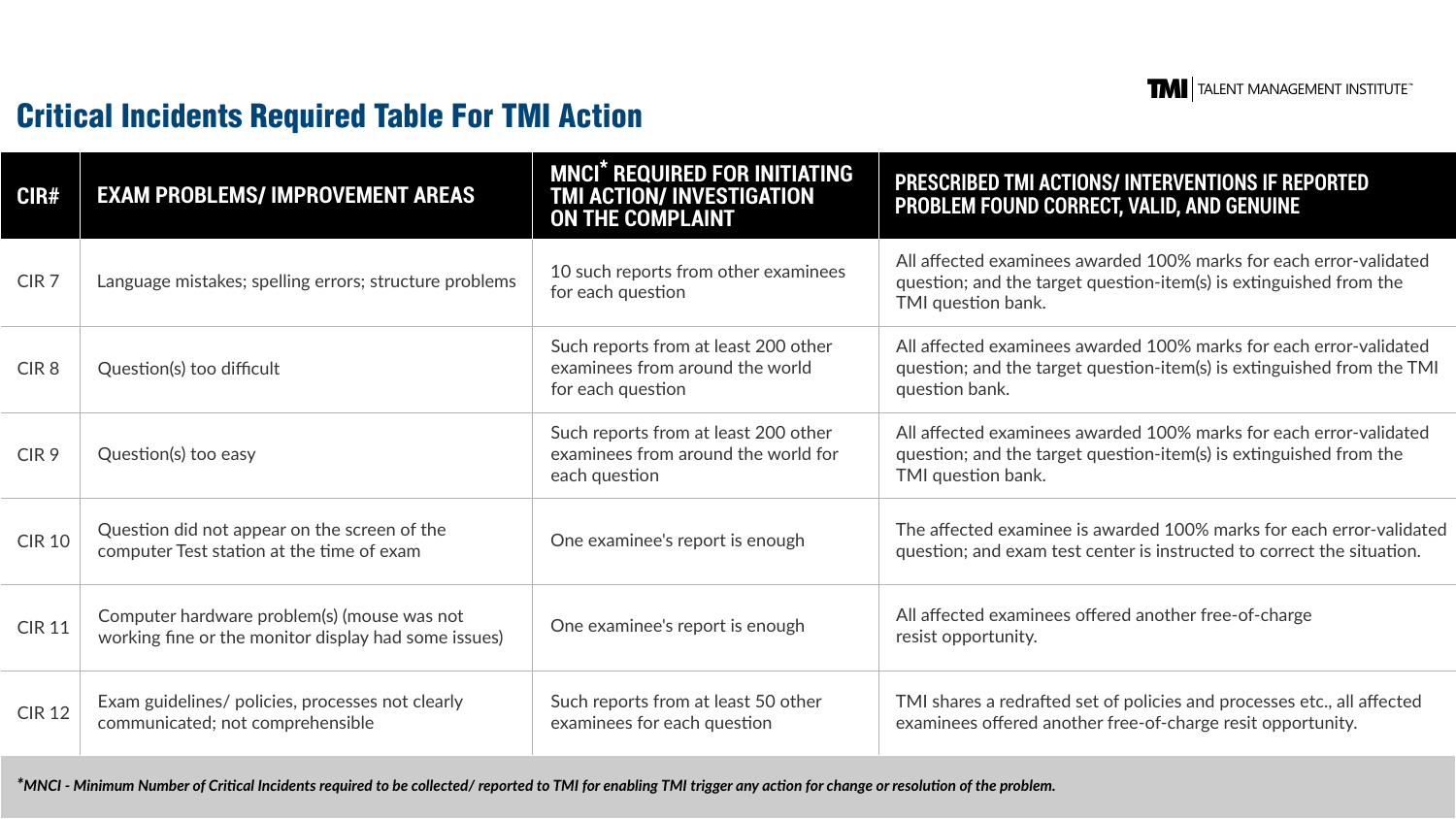| CIR#          | <b>EXAM PROBLEMS/ IMPROVEMENT AREAS</b>                                  | <b>MNCI<sup>*</sup> REQUIRED FOR INITIATING</b><br>TMI ACTION/ INVESTIGATION<br><b>ON THE COMPLAINT</b> | PRESCRIBED TMI ACTIONS/ INTERVENTIONS IF REPORTED<br>PROBLEM FOUND CORRECT, VALID, AND GENUINE                                                                 |
|---------------|--------------------------------------------------------------------------|---------------------------------------------------------------------------------------------------------|----------------------------------------------------------------------------------------------------------------------------------------------------------------|
| <b>CIR 13</b> | Exam taken but scores not received<br>(programming error)                | One examinee's report is enough                                                                         | Examinee's result shared with him within 48 work hours from the date<br>of the report.                                                                         |
| <b>CIR 14</b> | Mock tests displayed on the screen instead of the<br>real exam           | One examinee's report is enough                                                                         | The affected examinee is awarded 100% marks for each error-validated<br>question; and exam test center is instructed to correct the situation.                 |
| <b>CIR 15</b> | Non-Comprehension of the exam questions due to<br>language/ logic issues | Such reports from at least 200 other<br>examinees from around the world<br>for each question            | All affected examinees awarded 100% marks for each error-validated<br>question; and the target question-item(s) is extinguished from the<br>TMI question bank. |
| <b>CIR 16</b> | Delay in exam results                                                    | One examinee's report is enough                                                                         | Examinee's result shared with him within 48 work hours from the<br>date of the report.                                                                         |
| <b>CIR 17</b> | Scoring/totalling errors                                                 | One examinee's report is enough                                                                         | Examinee's correct scores and result shared with him within 48 work<br>hours from the date of the report.                                                      |
| <b>CIR 18</b> | Exam questions already on different blogs online                         | One examinee's report is enough                                                                         | All affected examinees awarded 100% marks for each error-validated<br>question; and the target question-item(s) is extinguished from the<br>TMI question bank. |

*\**MNCI - Minimum Number of Critical Incidents required to be collected/ reported to TMI for enabling TMI trigger any action for change or resolution of the problem.

### Critical Incidents Required Table For TMI Action



### **NTERVENTIONS IF REPORTED VALID, AND GENUINE**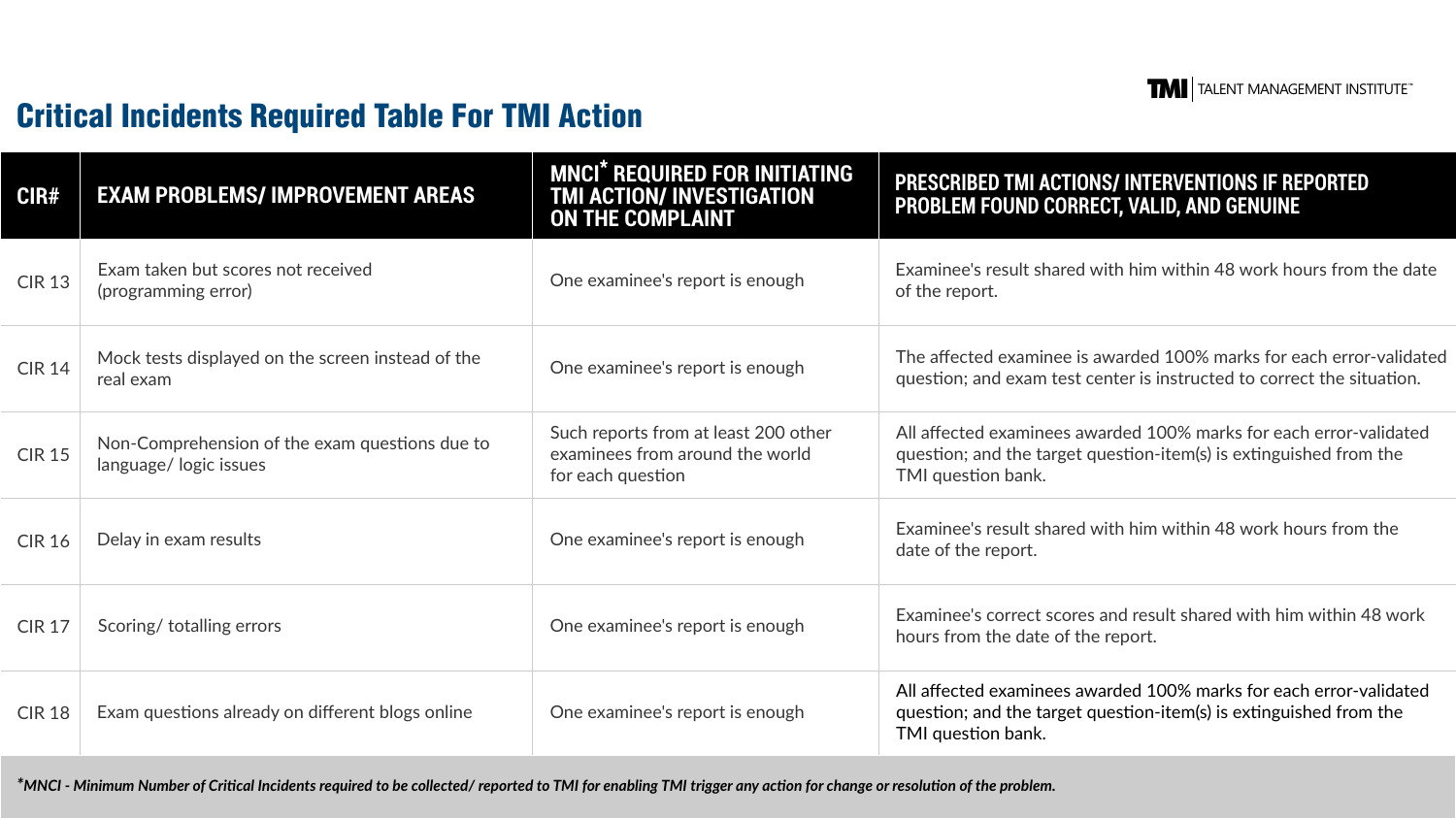## Critical Incidents Required Table For TMI Action



### **NTERVENTIONS IF REPORTED PALID, AND GENUINE**

ed 100% marks for each error-validated ion-item(s) is extinguished from the

All 100% marks for each error-validated ion-item(s) is extinguished from the

Alled 100% marks for each errorrget question-item(s) is extinguished

All 100% marks for each errorrget question-item(s) is extinguished

the all affected examinee/examinees ger and/or proctor for fixing the

he all affected examinee/examinees ger and/or proctor for fixing the

| CIR#          | <b>EXAM PROBLEMS/ IMPROVEMENT AREAS</b>                              | <b>MNCI<sup>*</sup> REQUIRED FOR INITIATING</b><br>TMI ACTION/ INVESTIGATION<br><b>ON THE COMPLAINT</b> | <b>PRESCRIBED TMI ACTIONS/ II</b><br><b>PROBLEM FOUND CORRECT, \</b>                            |
|---------------|----------------------------------------------------------------------|---------------------------------------------------------------------------------------------------------|-------------------------------------------------------------------------------------------------|
| <b>CIR 19</b> | Repeat of same question(s) in the same exam                          | One examinee's report is enough                                                                         | All affected examinees awarde<br>question; and the target questi<br>TMI question bank.          |
| <b>CIR 20</b> | Repeat of same answer-option in a question                           | One examinee's report is enough                                                                         | All affected examinees awarde<br>question; and the target questi<br>TMI question bank.          |
| <b>CIR 21</b> | Answer options missing/ not correctly structured                     | One examinee's report is enough                                                                         | All affected examinees awarde<br>validated question; and the tar<br>from the TMI question bank. |
| <b>CIR 22</b> | Answer options missing/not correctly structured                      | One examinee's report is enough                                                                         | All affected examinees awarde<br>validated question; and the tar<br>from the TMI question bank. |
| <b>CIR 23</b> | Exams screens not labelled properly which could<br>lead to confusion | One examinee's report is enough                                                                         | A formal apology from TMI to t<br>& instruction to the test manage<br>problem.                  |
| <b>CIR 24</b> | Unable to go to the previous or the next question<br>during the exam | One examinee's report is enough                                                                         | A formal apology from TMI to tl<br>& instruction to the test manage<br>problem.                 |

*\**MNCI - Minimum Number of Critical Incidents required to be collected/ reported to TMI for enabling TMI trigger any action for change or resolution of the problem.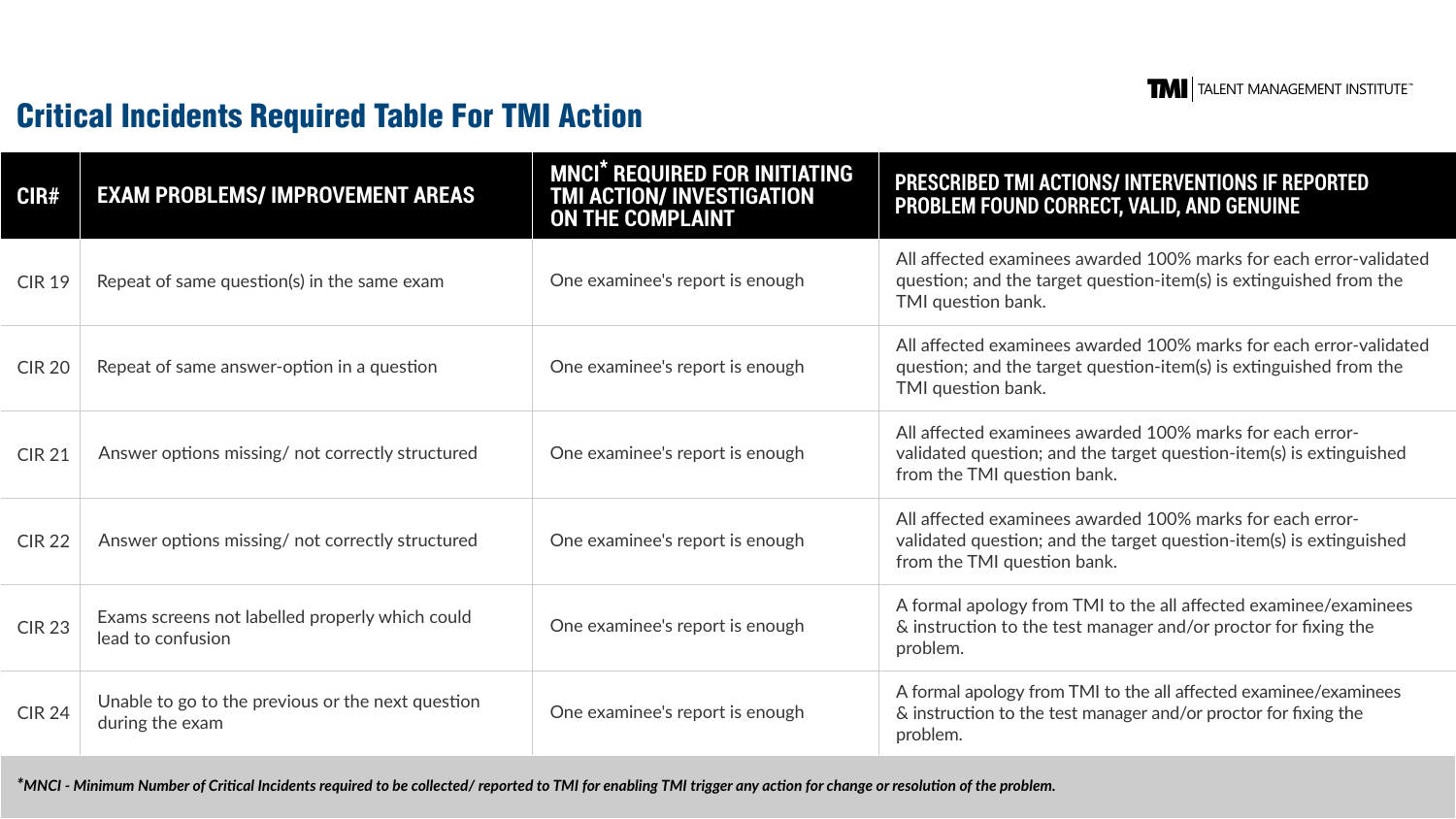| CIR#          | <b>EXAM PROBLEMS/ IMPROVEMENT AREAS</b>                                                                                | <b>MNCI<sup>*</sup> REQUIRED FOR INITIATING</b><br>TMI ACTION/ INVESTIGATION<br><b>ON THE COMPLAINT</b> | <b>PRESCRIBED TMI ACTIONS/ II</b><br><b>PROBLEM FOUND CORRECT, \</b>                                    |
|---------------|------------------------------------------------------------------------------------------------------------------------|---------------------------------------------------------------------------------------------------------|---------------------------------------------------------------------------------------------------------|
| <b>CIR 25</b> | Special accomodation request was not delivered at<br>the exam centre                                                   | One examinee's report is enough                                                                         | A formal apology from TMI to t<br>& instruction to the test manag<br>problem.                           |
| <b>CIR 26</b> | No intimation by the assessment partner/ test<br>sponsor in case of uncertain events like rains, floods,<br>earthquake | One examinee's report is enough                                                                         | A formal apology from TMI to t<br>& instruction to the test manage<br>problem.                          |
| <b>CIR 27</b> | Non-cooperation of staff at the test centre                                                                            | One examinee's report is enough                                                                         | A formal apology from TMI to th<br>instruction to the test manager                                      |
| <b>CIR 28</b> | Staff delaying the exam due to exam formalities                                                                        | Such reports from at least 3 other<br>examinees on the same test center                                 | A formal apology from TMI to the<br>instruction to the test manager a                                   |
| <b>CIR 29</b> | Staff helping the candidate solving the exam<br>(Cheating)                                                             | Such reports from at least 3 other<br>examinees on the same test center                                 | Cancellation of all the exams he<br>the particular test center; the io<br>dishonest examinees barred fo |
| <b>CIR 30</b> | Computer program crashed during the exam                                                                               | One examinee's report is enough                                                                         | A formal apology from TMI to t<br>& instruction to the test manage<br>problem.                          |

\*MNCI - Minimum Number of Critical Incidents required to be collected/ reported to TMI for enabling TMI trigger any action for change or resolution of the problem.

# Critical Incidents Required Table For TMI Action



### **NTERVENTIONS IF REPORTED PALID, AND GENUINE**

the all affected examinee/examinees ger and/or proctor for fixing the

the all affected examinee/examinees ger and/or proctor for fixing the

he all affected examinee/examinees & and/or proctor for fixing the problem.

 $\alpha$  all affected examinee/examinees  $\&$ and/or proctor for fixing the problem.

eld during that session on the day in identified staff expelled; the or life from TMI.

the all affected examinee/examinees ger and/or proctor for fixing the